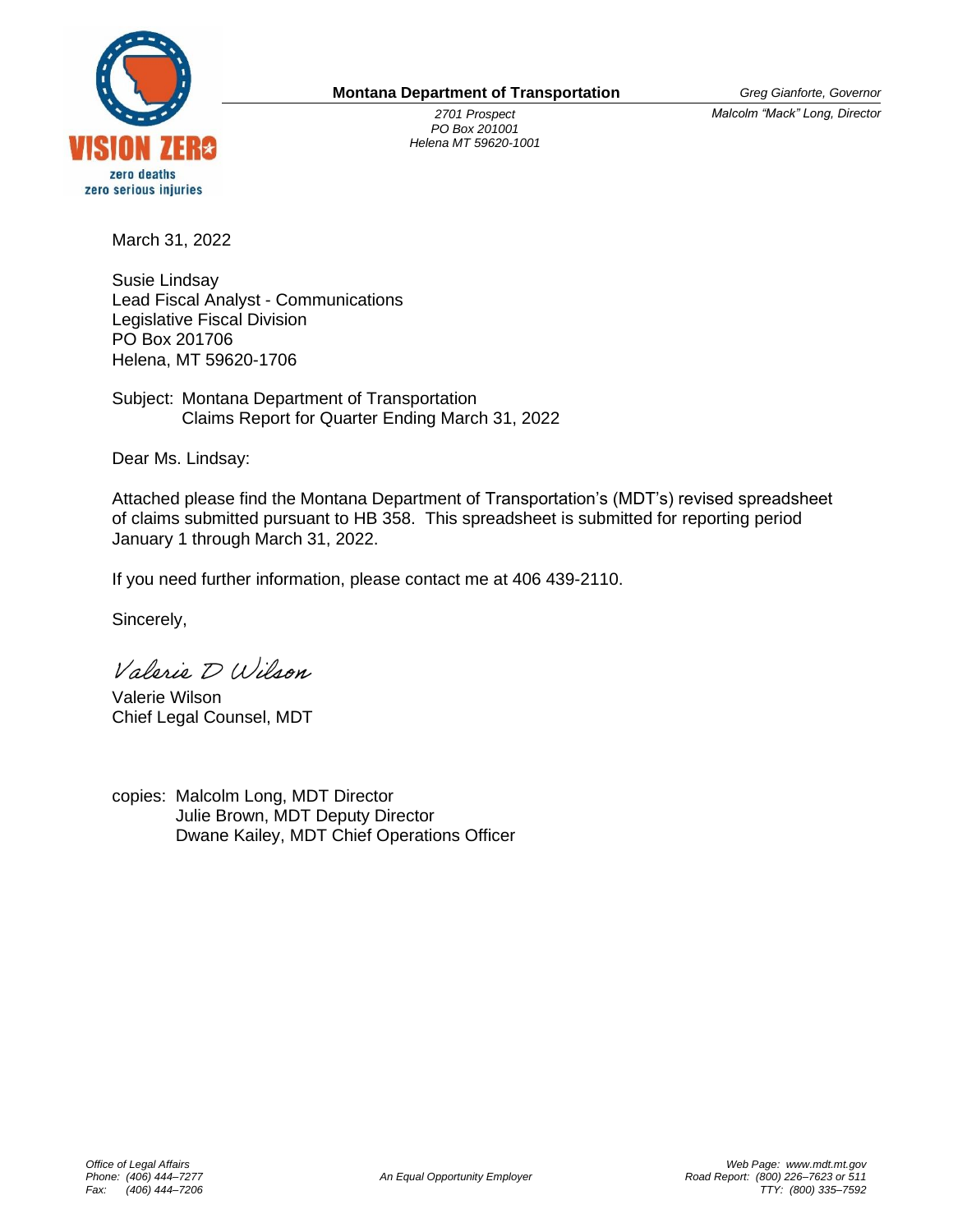## **Montana Department of Transportation**

## **Report of Claims, During the Quarter Ending March 31, 2022**

|                  | <b>NAME</b>                                        | Forum                                                                                | Date of Service /<br>Notice / Loss | <b>Filed Date NOTES</b> |                                                                                                                                                                | <b>Agency</b> |
|------------------|----------------------------------------------------|--------------------------------------------------------------------------------------|------------------------------------|-------------------------|----------------------------------------------------------------------------------------------------------------------------------------------------------------|---------------|
|                  | Section 1: Claims in Litigation                    |                                                                                      |                                    |                         |                                                                                                                                                                |               |
| $\mathbf{1}$     | Bjorn Johnson Construction v. MDT                  | 1st Judicial District, Lewis &<br>Clark County, CDV-2021-473                         | 07/08/2021- Answered               | 4/23/2021               | Prime contractor seeking judicial review of MDT's denial<br>of certified claim on construction project. Damages may<br>exceed \$10,000.                        | <b>MDT</b>    |
| $\overline{2}$   | Butler, Rodney & Potter, Jeffery                   | 11th Judical District, Flathead<br>County,                                           | 12/14/2021-Answered                | 5/11/2021               | Personal injury, motor vehicle accident, damages may<br>exceed \$10,000 per RMTD                                                                               | <b>MDT</b>    |
| 3                | Davis, Brittany                                    | 2nd Judicial District, Silver<br>Bow County, DV-21-106                               | 7/6/2021- Answered                 | 7/6/2021                | Personal injury, motor vehicle accident, damages may<br>exceed \$10,000.                                                                                       | <b>MDT</b>    |
| 4                | DeFrias, Cindy                                     | 16th Judical District, Powder<br>River County, DV-38-2021                            |                                    | 10/12/2021              | Personal injury, motor vehicle accident, claim tendered to<br>prime contractor.                                                                                | <b>MDT</b>    |
| 5                | Hamlin Construction v. State                       | 1st Judicial District, Lewis &<br>Clark County, ADV-2018-<br>1429 / MT SCT DA 21-370 | 7/28/2021- Notice of<br>Appeal     | 12/6/2018               | Action related to an MDT Project was dismissed on<br>summary judgment, and on appeal before MT Supreme<br>Court. Plaintiff seeking damages exceeding \$10,000. | <b>MDT</b>    |
| 6                | Hamlin Construction v. Lewis &<br>Clark Co & State | 1st Judicial District Court,<br>Lewis & Clark County,<br>DDV 2018-980                | 7/23/2021-Served                   | 9/13/2018               | Concurrent action to ADV 218-1429. Proceeding stayed<br>pending resolution on appeal in Case # ADV 218-1429.                                                   | <b>MDT</b>    |
| 7                | Keasler v. Knife River & MDT                       | 4th Judicial District Court,<br>Flathead County, DV-21-659                           |                                    | 7/30/2021               | Motorcycle accident in construction zone, MDT tendered<br>defense to the prime contractor.                                                                     | <b>MDT</b>    |
| 8                | Midtlying v. Campbell                              | 2nd Judicial District, Silver<br>Bow County, DV-15-406                               | 11/27/2012 - Served                |                         | 11/24/2015 Personal injury, auto accident claim, may exceed \$10,000. MDT                                                                                      |               |
| $\boldsymbol{9}$ | Ouellette, Mary & Gerry                            | Montana 20th Judical Court,<br>Lake County, DV-21-186                                |                                    | 10/22/2021              | Personal injury, motor vehicle accident, damages may<br>exceed \$10,000.                                                                                       | <b>MDT</b>    |
| 10               | Vancos v. State and Gallatin County                | Mont 18th Judicial District,<br>Gallatin County, DV-2019-84                          | 7/29/2016 - Served                 | 7/26/2019               | Personal injury, pedestrian accident, may exceed \$10,000. MDT                                                                                                 |               |
| 11               | Wendale Properties v. State                        | 6th Judicial District, Park<br>County, DV-20-85                                      | 6/29/2021- Served                  | 6/1/2021                | Damage claim, based upon maintenance facility salt<br>contamination, may exceed \$10,000                                                                       | <b>MDT</b>    |
| 12               | Worley-Hood v. Dick Anderson<br>Construction       | 4th Judicial District, Missoula<br>County, DV-20-1006                                | 9/15/2017 - Served                 | 8/24/2020               | Personal injury, bicycle accident, may exceed \$10,000.                                                                                                        | <b>MDT</b>    |
|                  | <b>Section 2: Pre-Litigation Claims</b>            |                                                                                      |                                    |                         |                                                                                                                                                                |               |
| 13               | Bohlinger, Kirsten                                 | <b>RMTD</b>                                                                          | 4/16/2021 - Notice                 |                         | Personal injury, motor vehicle accident, damages may<br>exceed \$10,000.                                                                                       | <b>MDT</b>    |
| 14               | Clemenson, Tia                                     | <b>RMTD</b>                                                                          | 12/01/21 - Notice                  |                         | Personal Injury, damages may exceed \$10,000. Claim<br>tendered to contractor's insurer.                                                                       | <b>MDT</b>    |
| 15               | Door Dash/Voyager/ Mahilum/<br>Schlosser           | <b>RMTD</b>                                                                          | 5/28/2021 - Notice                 |                         | Personal Injury, motor vehicle accident, damages may<br>exceed \$10,000                                                                                        | <b>MDT</b>    |